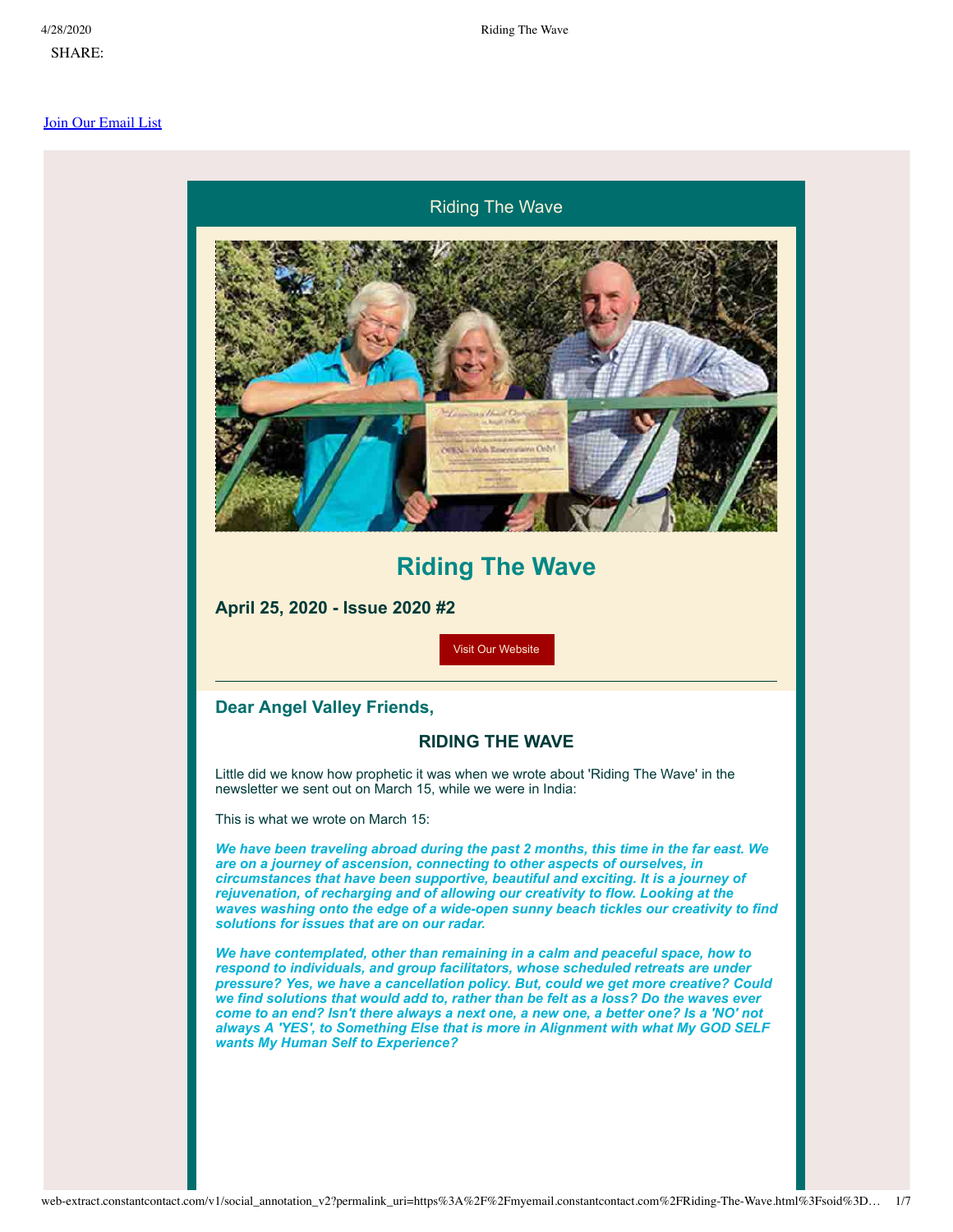

The Arabian Sea washing ashore in Mararikulam, India

On March 16th, we felt we were complete with our little paradise on the Arabian Sea when we started to feel the impact of measures being taken locally around the coronavirus. We had purchased tickets to Thailand, which was our next destination after India, and as far as we knew it was still accessible. Around 4:00 PM, we arrived at the Kochi International Airport so we could check in early for our 11:30 PM flight. Within 20 minutes, we received a text message letting us know that our flight had been cancelled due to travel restrictions on flights to Kuala Lumpur, Malaysia, where we would have a layover on our way to Thailand.

Now what? Had I not just written that a NO always means a YES to something that is more in alignment with what My GOD SELF wants my Human Self to experience? It took us the next 30 minutes to re-center and tune into the message behind the NO. We reviewed our different options. We felt into the possibilities of continuing to Thailand, attempting to find a different route with a different airline. Of all the options we could come up with, which one of them was the most exciting? Which one made our heart sing?

We both concluded that flying to Phoenix and then on to NuLemurian Heart Center in Angel Valley felt as the most exciting option. Within an hour we were able to purchase two tickets to Phoenix on Emirates Airlines, with stopovers in Dubai and Seattle. These flights would complete my lifelong desire to fly around the world. Even though it was not exactly the way I expected, it was the fulfillment of a dream.

The traveling was smooth and 48 hours from the time we left our sanctuary on the beach, we crossed the rainbow bridge of Angel Valley. We were home! Interestingly, we found out later we were on the last flight of Emirates. The following day they canceled all their flights. Another day later, India went into a total lockdown for at least 30 days. It would not have been fun to get stuck there.

Upon arrival at our precious valley, the new sign on the gate 'CLOSED UNTIL FURTHER NOTICE!' took us somewhat by surprise. A few days earlier, AngelHeart, being confronted with the craziness surrounding the coronavirus, made the decision to close Angel Valley for the time being.

Thus, began the journey of quiet reflection for NuLemurian Heart Center, instead of a springtime heavily scheduled with retreats. This coincided with Amayra and I taking the recommended 14 days of self-isolation after having returned from travel abroad, during which we could unpack, adjust to the time zone change and start to apply some of our lifestyle and food changes.

A NO for sure has meant a YES for Amayra and me. We comment often that we have such gratitude for our GOD SELF's guidance of returning to Angel Valley exactly when we did, inspired by our Highest Excitement.

Michael

If you have any comments or questions for us, feel free to contact us: [michael@nulemuria.love](mailto:michael@nulemuria.love) Please, check us out on the web at [www.AngelValleySedona.com](http://www.angelvalleysedona.com/?utm_source=Newsletter%2C+April+25%2C+2020&utm_campaign=Newsletter+April+25%2C+2020&utm_medium=email)

### **MOVING FORWARD**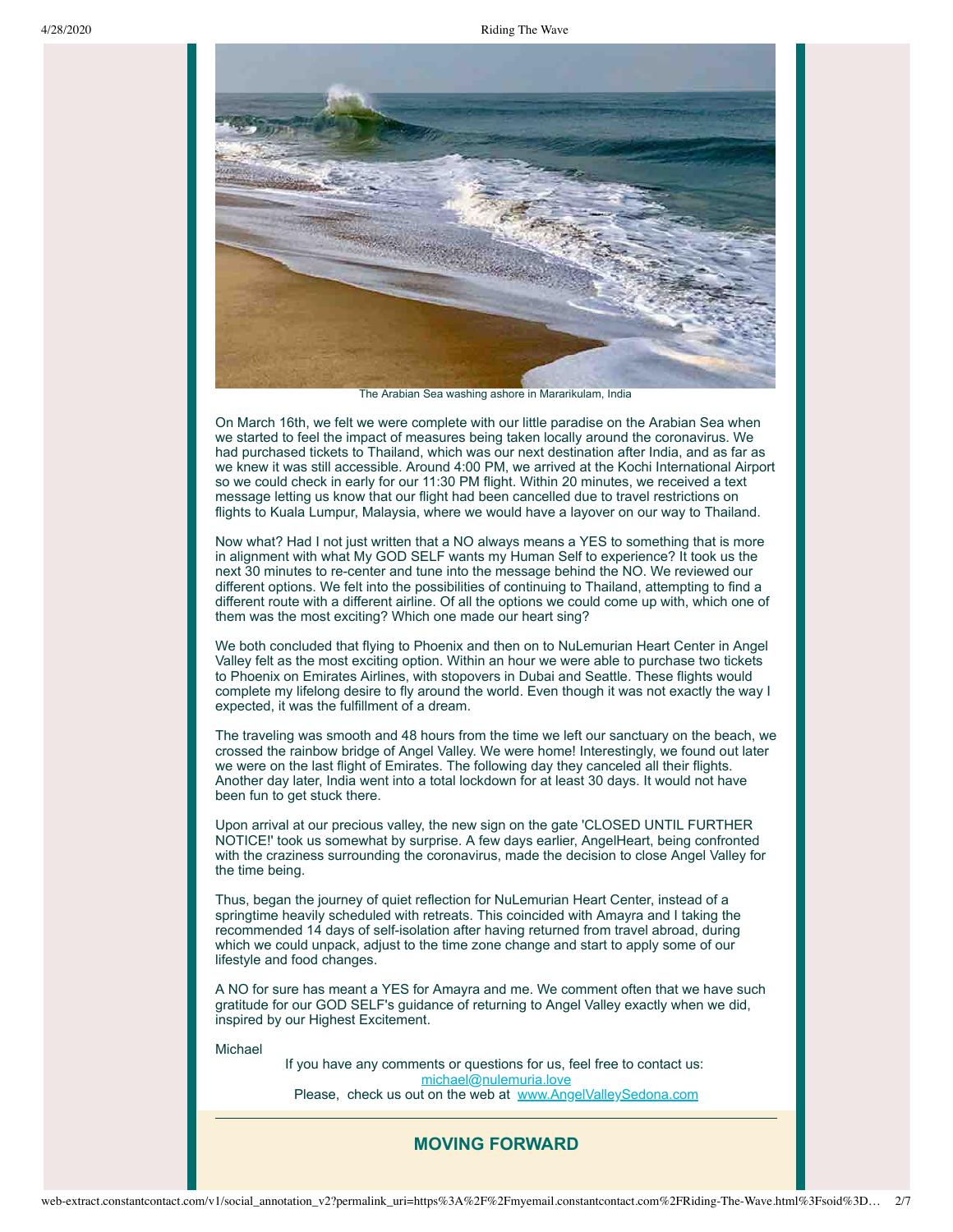These past 5 weeks have been so important for Amayra and I, for AngelHeart, for Cara Marie, for Nic, and for the future of NuLemurian Heart Center in Angel Valley. With the gate closed, with the stay-at-home order from the Governor of Arizona in place, it has given us the space and time to evaluate who we are, what have we have been doing and why, what we would like to change and what to keep the same. And most of all, "Where are we going from here"?

We have thoroughly enjoyed the time of re-defining where we are right now, both individually and collectively, in our personal lives and with NuLemurian Heart Center. We know we will continue reviewing and redefining forever. We will never be the same from one moment to another because we are always changing! We are always ascending into being more and more of Our True, Natural GOD SELF!

This past week we all felt it was time to OPEN!!! However, in a different way than we used to be open. For now, we are open 'With Reservations Only'. Here is the sign we mounted by the gate on April 19th.



A 5th Dimensional Spiritual Oasis and Ascension Portal, where you are assisted in Being Your True, Natural 'GOD SELF', through Acting on Your Heart's Highest Excitement and by Loving Yourself more than Anyone or Anything!

# **OPEN - With Reservations Only!**

Welcoming All who Accept and Embrace that they are the Creator & Manifestor of their experiences, and who choose to be treated as such! Creators & Manifestors Trust in Divine Timing, are willing to Act Spontaneously and Know that Synchronicity brings Us together !

> Circumstances Do Not Matter! They Do Not Create Our Reality! Our State Of Being Does Matter! It Creates and Manifests Our Reality!

 $(928) 634 - 1320$ michael@nulemuria.love Day Visit fee \$30.00 per person Ask about a **Conscious Energy Exchange** 

Within two days after we mounted the sign, I received a phone call from a local county official asking if we were open. My answer to him was what I share when people call with the same question: 'Yes and No'! That caught the man a bit off guard, so I explained. I let people know that if they are in a reality where they need to wear a mask and are in fear of catching something from outside themselves, then we are not open, and it is best for them to remain at home inside their house. However, if they are in a reality where they know that they are the Creators and Manifestors of their reality, if they are in a state of faith, trust, health and knowingness that they do create their own reality, then yes, we are open. The county official said that he liked that perspective. Then, unsolicited, he went on to inform us that under the current state guidelines we could offer lodging if we chose to do so. A nice confirmation that we have official permission. This was a true gift from My GOD SELF validating that we are in alignment with our Divine Hearts and connected with Source.

Since April 19, the phone has started to ring again, and people have started to come, including some asking for accommodations!

### **SERVICES AT NuLEMURIAN HEART CENTER SEDONA**

Above, we shared a little bit of how we deal with our current interesting situation. We are dancing the dance of being informed, expanding our perspective on what is really going on, weeding through all the different pieces of information that reach us, including powerful channeled messages. How do we deal with a pandemic that we describe as a pandemic of fear, where a lot of things are presented to us that do not make sense. How, at the same time, we are respectful for those who have different feelings and beliefs? How do we keep ourselves in a state of peace, of love and of excitement about the shift that is occurring and that we are part of? Above all, how do we stay with the knowingness that we are the creators of all this and that we are experiencing a magical ascension into the 5th Dimension?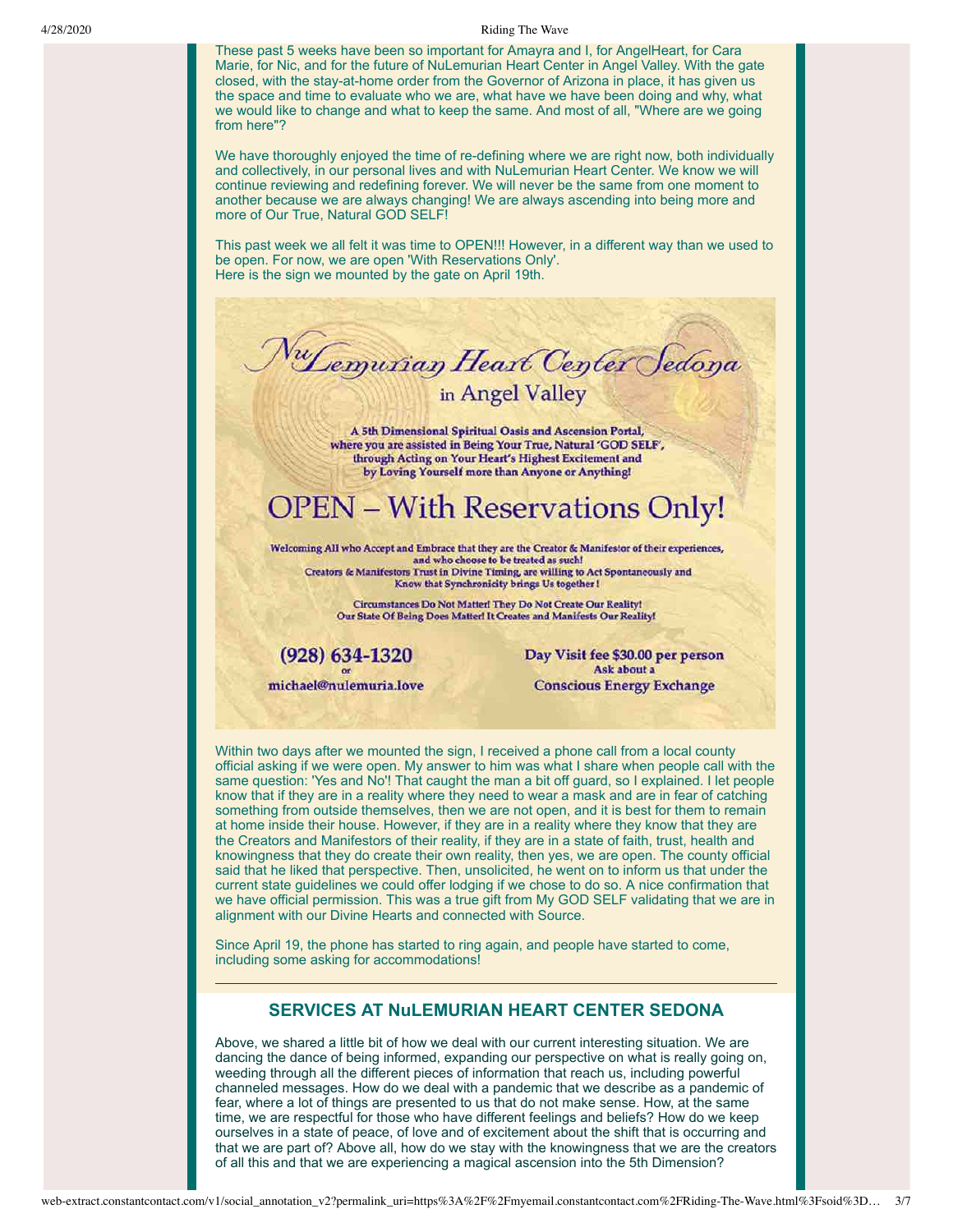

AngelHeart during an Energy/Sound Session in the Chartres Labyrinth

For those that are searching and who resonate with us, we are available to explore together what is happening for you, in your life. Nobody can tell you what to feel or what to do. Yet, we might be able to assist you as you are taking the invitation to dive deeper into who you are, and as you are utilizing this extraordinary time to break patterns, and to embrace a different version of you. What message, what insight does your GOD SELF have for your Human Self?

Michael, Amayra, AngelHeart and Cara Marie are available to assist you in finding the answers that you seek, which are located within in your own Divine Heart. Different modalities are available, and will be chosen by being in the Now, and listening to your GOD SELF guidance for the person you are working with. Visit our [website](http://www.angelvalleysedona.com/pages/services.html?utm_source=Newsletter%2C+April+25%2C+2020&utm_campaign=Newsletter+April+25%2C+2020&utm_medium=email) for more information.

#### **EXPLORING THE SKIES**

You may or may not be aware that we feel a strong connection with our Galactic family on other planets. We know that they love and support us. We also know that they are waiting for us to be ready to manifest themselves in a way that we can see them or otherwise perceive them in a more tangible way.

Over the past months, AngelHeart has been watching the skies a lot. And she had an 'extra eye' with her: the camera of her cell phone. Indeed, no different than anybody's mobile phone. She takes pictures and videos and sees pulsations, blinking, colors, shapes, movements. Below you see 4 different pictures on different days of the star that we call Venus. It is the bright star that we all can see on the western sky on evenings when there are no clouds.



Venus, January 16, 2020 Venus, March 14, 2020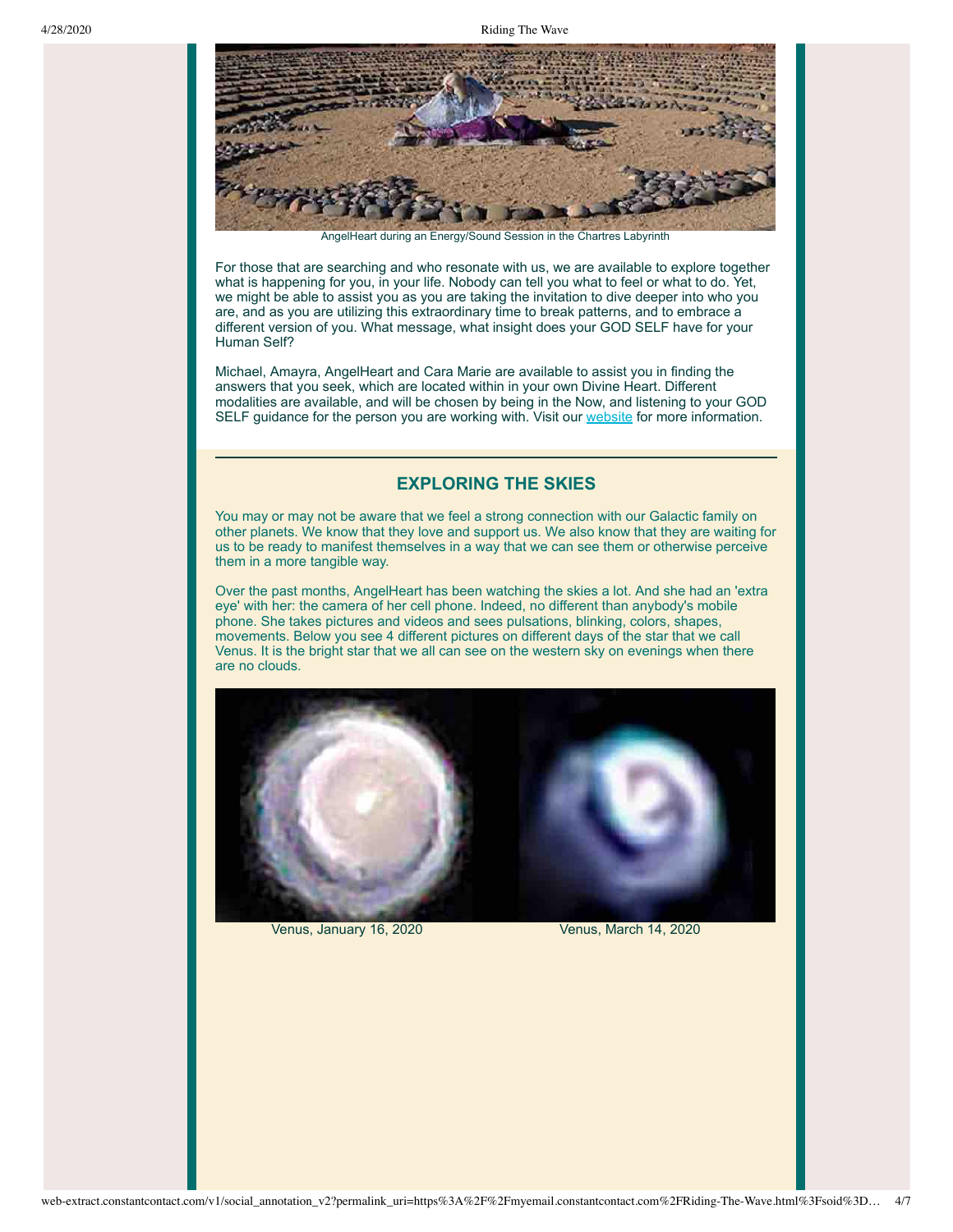

What do you make of this? Are they communicating with us, maybe? She even saw 'responses' when we started playing the harp during our recent Full Moon Labyrinth Walk. Interesting, isn't it?

#### **FUTURE MAILINGS**

So far, we have mailed out our newsletters to those of whom we 'thought' would be interested, because we had their name and email address in our database. We have done our best to update our database with 'unsubscribes' and 'bounces' of previous newsletters.

From here on, NuLemurian Heart Center Sedona's 'Ascension Journey' Update Emails, will be sent to only those who have more explicitly indicated that they wish to receive them and to those who have opened our previous newsletters. We have the desire to communicate more frequently with those who feel an energetic connection with where we are today, who are in resonance with our perspective on the GOD SELF (also called the Higher Self), and who wish to support NuLemurian Heart Center Sedona as they are also part of the ascension journey that we are all free to choose consciously.

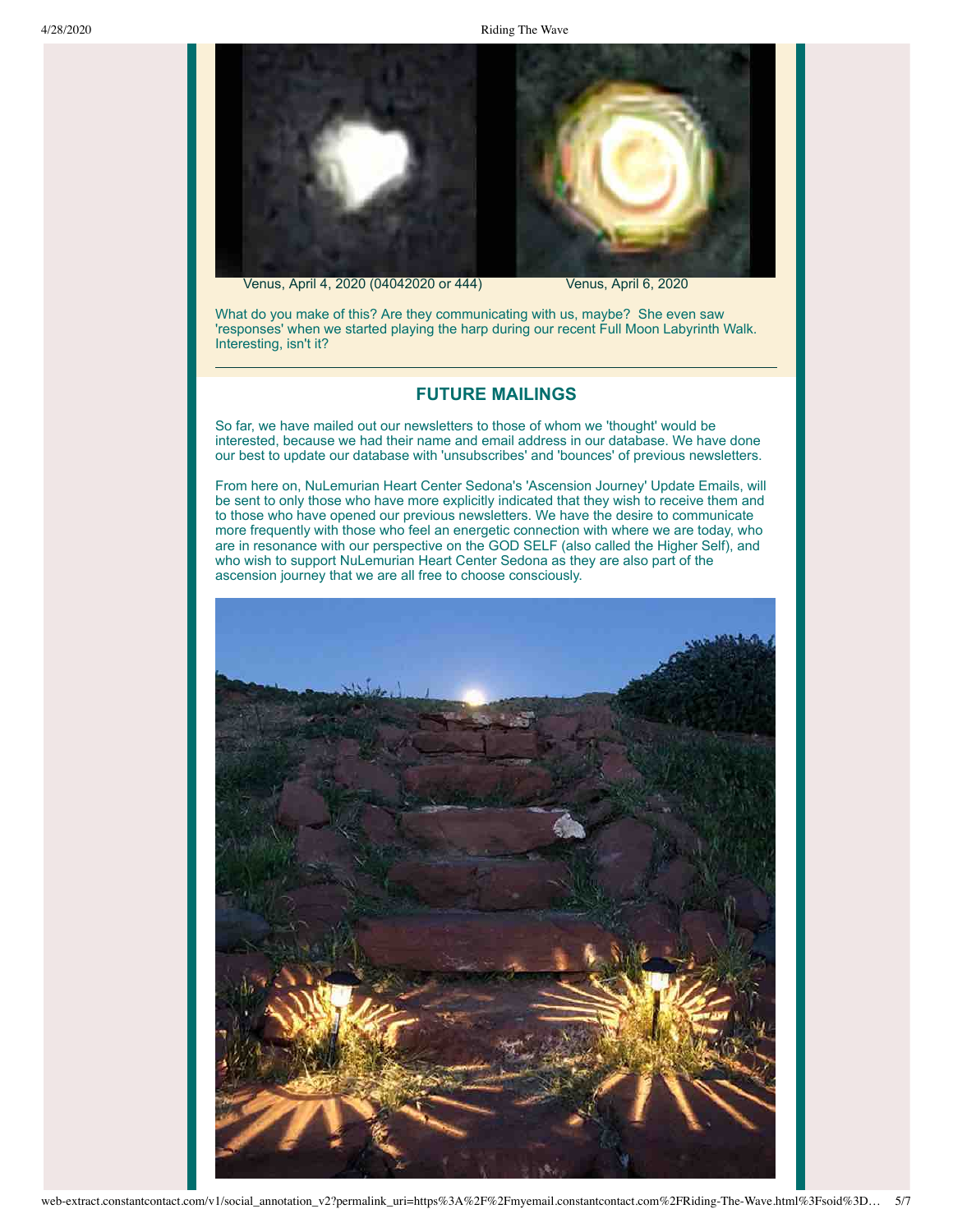Full Moon on April 7, 2020

For the readers of this newsletter, we request that if you desire to continue receiving 'Ascension Journey Updates' that you send us a request by [email.](mailto:amayra@angelvalley.org) You will be added to the list of future recipients.

We will include the list of those who opened the two newsletters we have sent out in 2020, the one of March 15, and the current email. If you want to be removed from this list, please, let us know, and this will be the last one you receive.

Thank you!!!

#### **Visit NuLemurian Heart Center Sedona**

**Come for a Day Visit or for an overnight retreat to Angel Valley and enjoy our magical sacred sites: the Chartres Labyrinth, the 7-Circuit Labyrinth, the Ancestor Wheel, the Angel Wheel, the Water Wheel, the Angel Sites and the Vortex Circles. Maybe you will meet-up with a Parallel, Co-Existing Version of YOU???**



Flowers for you: Iris at Angel Valley! We have them in white, yellow lilac and deep purple!

#### **Contact Us**

Email Michael: [michael@nulemuria.love](mailto:michael@nulemuria.love) Email Amayra: [amayra@angelvalley.org](mailto:amayra@angelvalley.org) Email AngelHeart: [angelheart@angelvalley.org](mailto:angelheart@angelvalley.org) Email Sedona Office: [info@angelvalley.org](mailto:info@angelvalley.org) Cell #: 928-300-9500 WhatsApp #: 928-300-9500 Skype #: 928-202-4541 - michael.angelvalley Sedona Office #: 928-634-2400 Sedona Office #: 928-634-1320 (main) Web Site: [www.AngelValleySedona.com](http://www.angelvalleysedona.com/?utm_source=Newsletter%2C+April+25%2C+2020&utm_campaign=Newsletter+April+25%2C+2020&utm_medium=email) 13513 E Angel Valley Road, Sedona, AZ 86336

## **We are looking forward to be in touch, either at NuLEMURIA in Angel Valley or in Cyber Space!**

Visit, Like, Follow and Share our Facebook page: **[Angel Valley Sedona](https://www.facebook.com/angel.valley.sedona/)** Visit, Like , Follow and Share on Instagram: **[Angel Valley Sedona](https://www.instagram.com/angelvalleysedona/?utm_source=Newsletter%2C+April+25%2C+2020&utm_campaign=Newsletter+April+25%2C+2020&utm_medium=email)**